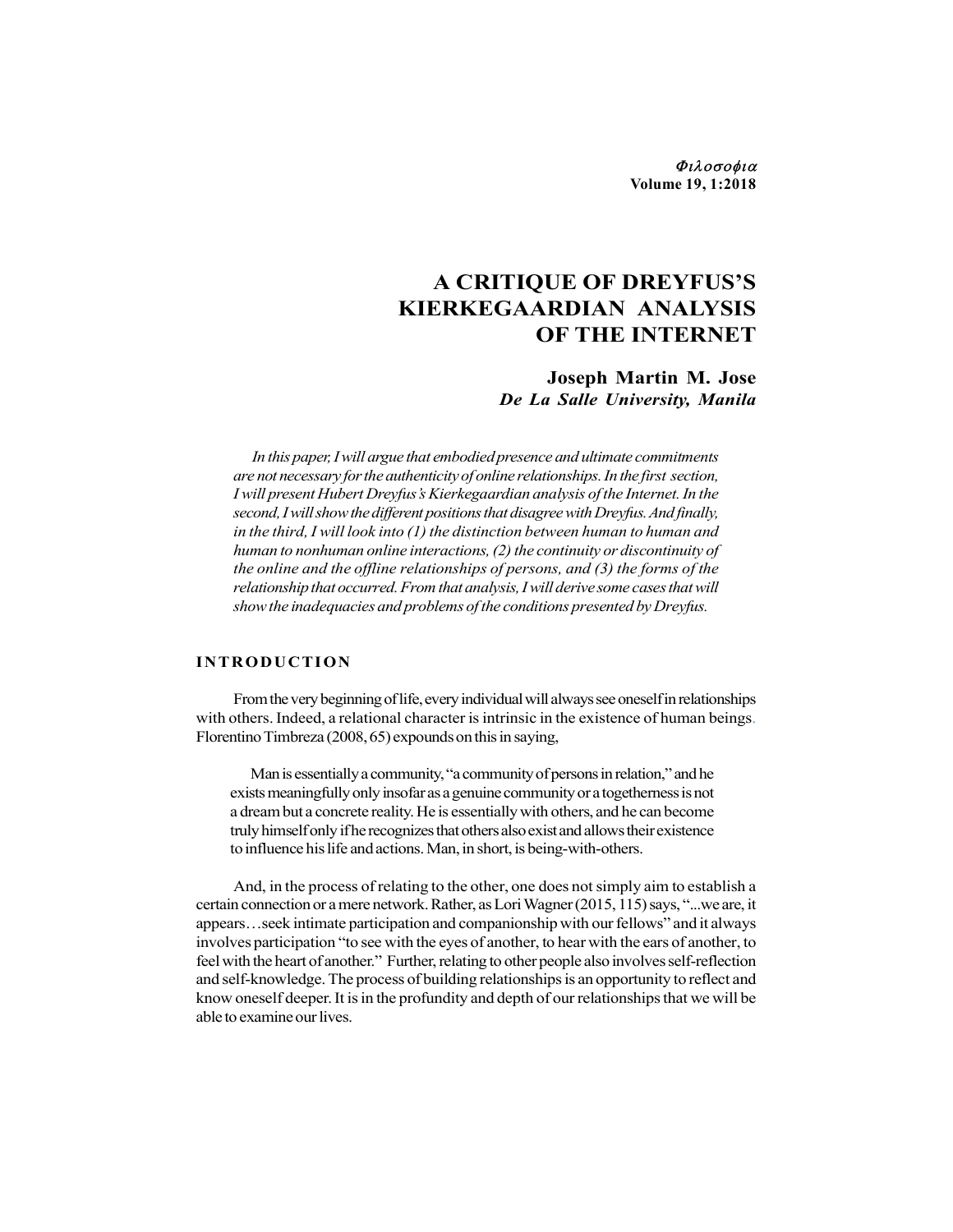The humanistic principle of authentic relationship (see Timbreza 2008, 66) states: "I can be myself only in your presence. But if I need you in order to be myself, you likewise need me. Each of us holds each 'personhood' as a gift from the other, so that to betray the other is always to betray oneself."

And it is because of this relational character of human beings that lead humanity to take advantage of technology in order to establish wider relationships, specifically through the creation of the Internet. As David Brunskill (2014, 392) maintains, "The human is a profoundly social animal and has a brain to match, so it is not surprising to observe that the many advances in computing technology have been routinely explored for their accompanying social potential." Like any other technology and innovation, the Internet specifically that of social media provides humanity with advantages and promises that aim to uplift certain aspects of daily living and contribute to the improvement of the individual and society.

It is in this regard that any research and study regarding the Internet and its social media becomes very significant. On the existential and practical level, Hubert Dreyfus (2009, 2) notes:

We are told that, given its new way of linking and accessing information, the Internet will bring a new era of economic prosperity, lead to the development of intelligent search engines that will deliver us just the information we desire, solve the problems of mass education, put us in touch with all of reality, allows us to have even more flexible identities than we already have and thereby add new dimensions of meaning to our lives.

Indeed, the Internet and social media are not just "unique environments that provide users with a platform that allows them to communicate with others in mediated space"and "an additional platform with which to share their lives with friends and acquaintance," but also provides an array of economic, educational, and even existential promises of a more meaningful future (Kapidzic and Martins 2015, 280). Hence, studies regarding the Internet will be able to examine and assess the different benefits (economic, political, and sociocultural) and dangers that the Internet brings to humanity. Philosophically, such endeavors will allow us to reflect on how the Internet can become a new avenue for actualizing the relational character of human beings in a new and emerging medium, which is the online realm. Internet studies become more crucial and significant due to the fact that authentic individuality and community can be compromised by a communication which focuses only on information that is shared by disembodied persons; hence changing the interpersonal perceptions of participants (Prosser and Ward 2001). Further, the Internet can lead people to remain anonymous in their online interaction via anonymous information and identity (Petrik, Kilybayev, andShormanbayeva 2014).

On the theoretical level, the first attempts to engage in a scholarly discourse on social media are mostly psychological and sociological in nature. There are only few philosophical studies on the topic. Most philosophical engagements either rely on the empirical results yielded by the social sciences or on the past theories of the philosophy of technology and computer ethics, which, however, may not comprehensively address the rapid changes that are happening on the Internet (Vallor 2015). Currently, the philosophy branches that begin to contribute to the discourse comes from ethics (Elder 2014; Froding and Peterson 2012;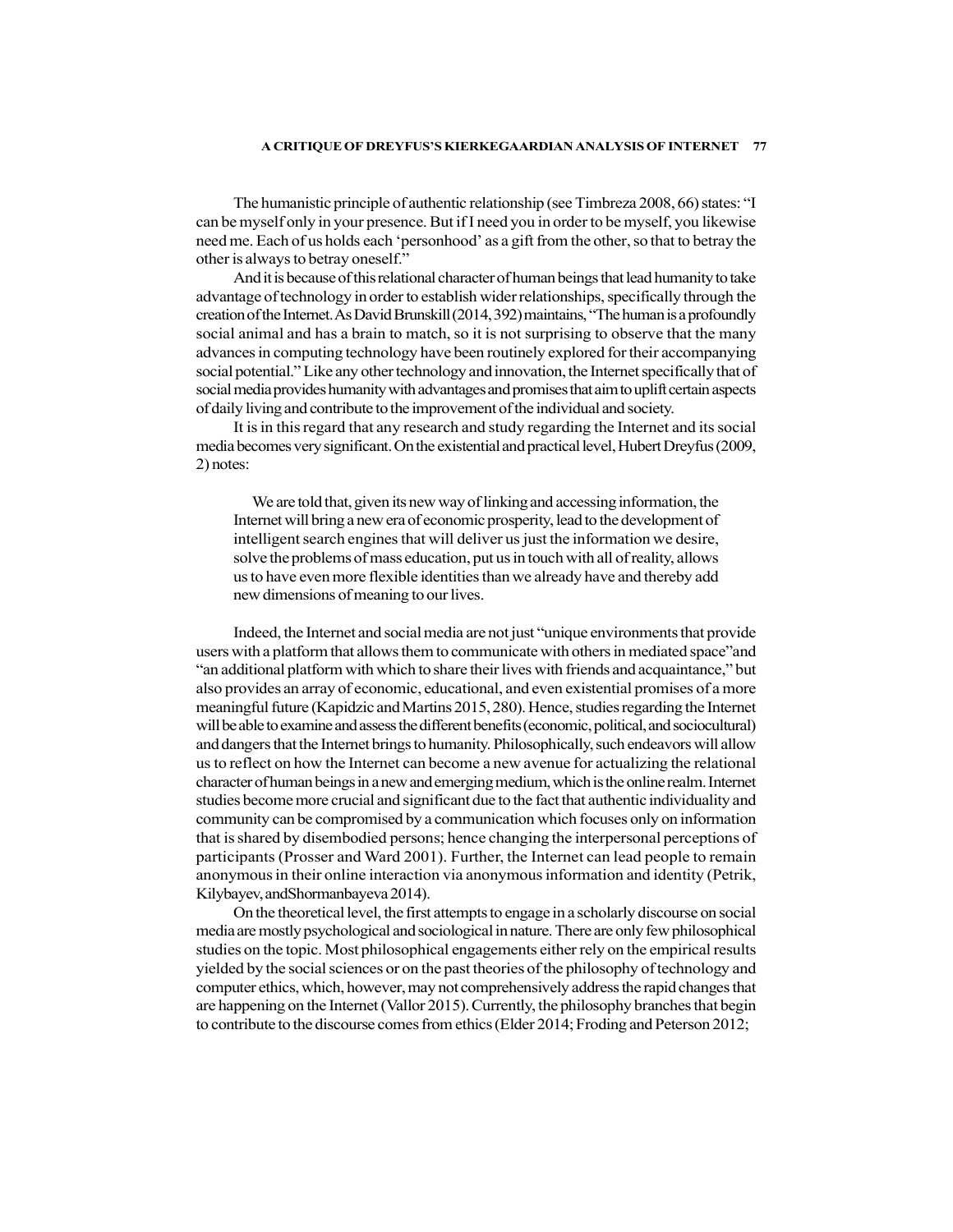Sharp 2012; and Vallor 2012), metaphysics (Stokes 2012; Rodogno 2012), and pragmatism (van den Eede 2010). Of particular interest as well is the engagement of analytic philosophy of language in what they coined as "Philosophy of the Web," which utilizes the established frameworks on semantics and referential theories (Halpin and Monnin 2014). Hence, there is a need and challenge for contemporary philosophers to engage themselves more profoundly and fill in the philosophical gap via their own fields of expertise and traditions.

These endeavors bring and situate us to a much wider and ongoing discussion on virtual communities and human relations online. Further, its relevance and context are noted by Maria Bakardjieva (2005) in contending that until today the discussion on virtual communities continue because of the optimistic reaction of scholars on the possibility of realizing and actualizing the community with all of the accompanying human values in a new realm or domain, which is the virtual. On the other side of the discourse, there are those who are pessimistic of the hopes that virtual communities give and uphold their technological criticism on the Internet.

Hence, it is in the light of the challenges posed above that this paper seeks to delve into the discussion that existential phenomenologists have contributed. If one looks into the writings of the existentialists, one will see that despite certain differences, in how they deal with human existence and condition, all of them would deal with the question of authenticity. What is it to be an authentic and genuine human being? What do we mean by a meaningful human existence? How does one establish a genuine relation with the other? However, human existence became more complex which includes the modes by which the self-other relation is actualized, especially in this age of rapid and expansive interconnectedness brought about by the Internet. And so the existential questions that our age may now ask are: Is an authentic human relationship possible online? How does one become authentic online? Dreyfus (2009) is one of the philosophers who first attempted to answer the question in his book *On the Internet*. According to him (2009, 3-6), two of the necessary conditions that make relations authentic are embodied presence and ultimate commitments, which apparently the online realm does not have and must have for it to be authentic. But we also ask: Are embodied presence and ultimate commitments really necessary for the authenticity of online relationships?

In this paper, I shall argue for the claim that embodied presence and ultimate commitments are not necessary for the authenticity of online relationships. I shall argue for my claim by demonstrating that it is possible for an online relationship to be authentic even without embodied presence and ultimate commitments.

### HUBERT DREYFUS ON THE INTERNET

#### Soren Kierkegaard's present age and the internet

Dreyfus (2009) begins by discussing Soren Kierkegaard's critique of his present age. According to Kierkegaard(2005, 3-6), his present age was characterized by a disinterested/ detached reflection and curiosity which leads to the levelling of all qualitative differences, distinctions, status, and values. All of these according to him, are to be blamed to the public, specifically the press. It is because of the public/press, that massive and desituated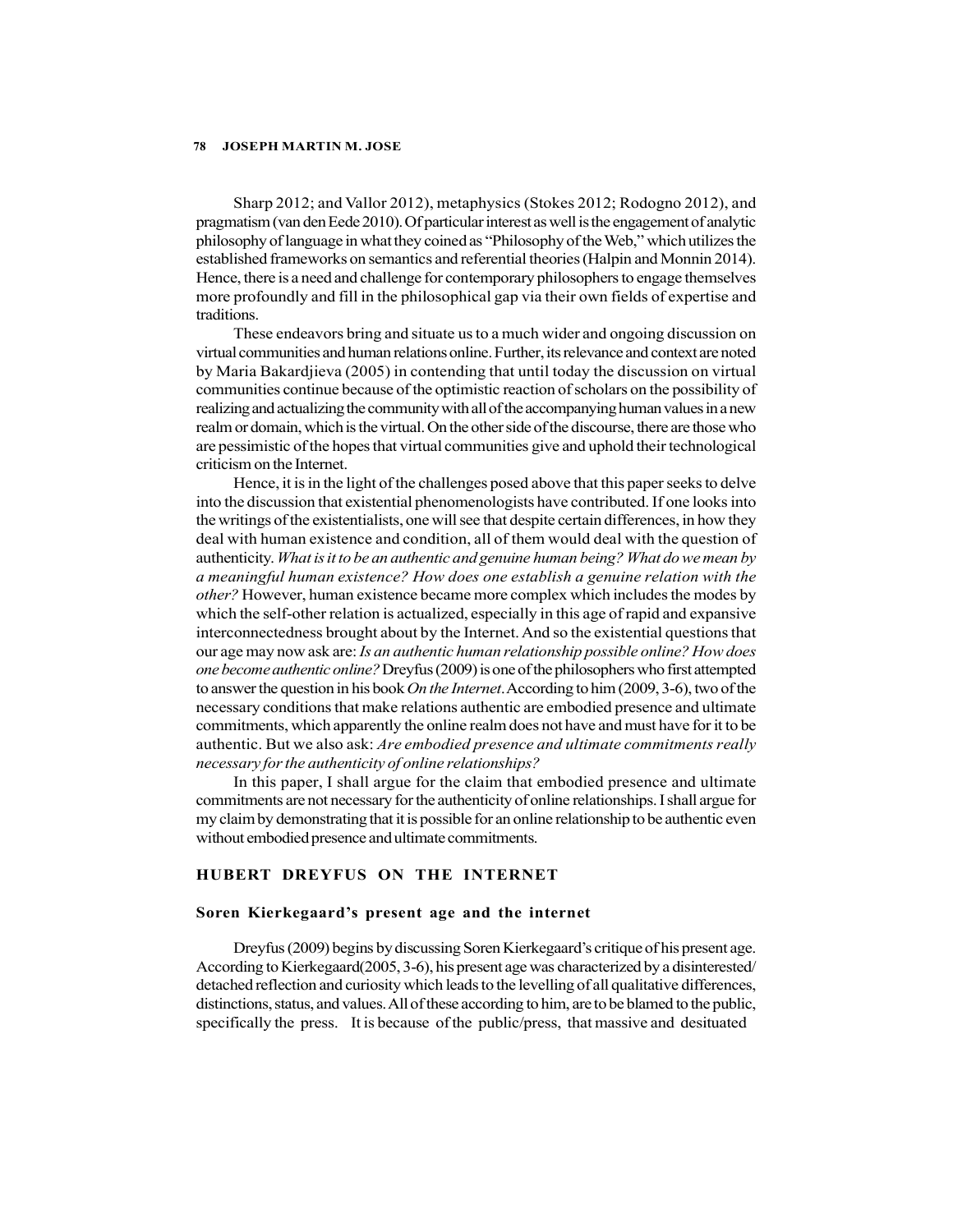information becomes readily available for everyone, everywhere, and anytime. And this information produces and proliferate all sorts of opinions, discussions, and debates which according to Kierkegaard reduces the person to a mere desituated/detached spectator. One is always ready to say an opinion on every matter without having any first-hand experience and without having any sense of responsibility and drive to act and decide. Reflections and discussions are an end in itself; hence, Kierkegaard contends that this opens up the possibility of endless reflections, which delays any form of concrete decisions and actions. Therefore, the public sphere is a detached world. It detaches and removes from the human person his or her own individual relativity and concreteness. And these phenomena lead to the dehumanization of the individuality of the human person. One is simply reduced to the "invisible and nonexistent crowd." One's personal thoughts, choices, and subjective experiences do not matter anymore to the objectivity of the grand scheme of things that the crowd purports.

Dreyfus (2009) sees the reductive and dehumanizing characteristic of Kierkegaard's age, two-centuries ago, in our contemporary era brought about by the Internet. This is the reason why he finds Kierkegaard's framework as appropriate in analyzing the Internet. He finds the Internet as the epitome of what Kierkegaard described centuries earlier. The Internet with all its websites, newsgroups, blogs, and social media becomes an avenue for impersonal and endless engagements and discussions (Prosser and Ward 2000).

#### The three modes of existence and the Internet

Dreyfus (2009), in the light of Kierkegaard's description of the public's levelling, provides a solution. According to Kierkegaard, the way for the individual to salvage himself or herself from the crowd/public is by plunging himself or herself to some form of activity, which involves a passionate commitment. This passionate commitment can be seen in each of the three modes/spheres of human existence: aesthetic, ethical, and religious. The aesthetic stage is characterized as a shallow, superficial, and hedonistic way of living. One jumps from one activity to another endlessly and extensively. One's goal is to attain all the pleasures and possibilities that life can give. One simply cares for the satisfaction of the desires of the present moment. Dreyfus (2009, 80) compares the aesthete with the net-surfer:

Such an aesthetic response is the characteristic of the Net-surfer for whom information gathering has become a way of life. Such a surfer is curious about everything and ready to spend every free moment visiting the latest hot spots on the Web. He or she enjoys the sheer range of possibilities. For such a person, just visiting as many sites as possible and keeping up on the cool is an end in itself.

According to Dreyfus (2009, 81), the net surfer's life is a life dedicated to "fighting off boredom by being a spectator at everything interesting in the universe and in communicating with everyone else so inclined," and this produces the so-called postmodern/experimental self, which is "a self that has no defining content or continuity but is constantly taking on new roles." And what makes an aesthete and a net surfer inclined to this life of passionate commitment to curiosity? It is the noninvolvement of risk, commitment, and responsibility in this kind of living. One can be anything that one wants and not be what one truly is in reality.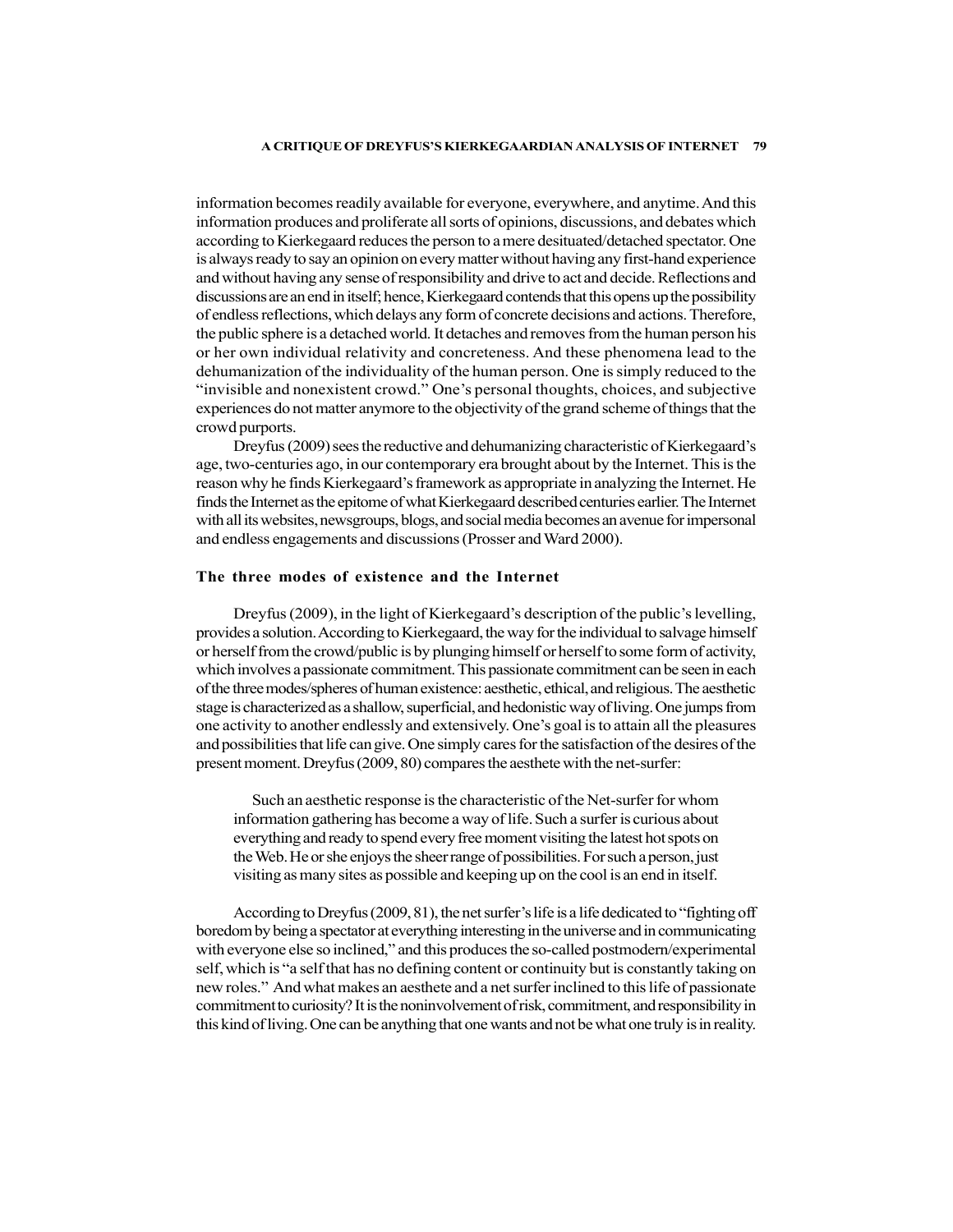However, this kind of living by the aesthete leads to a certain despair, and will come to a point when one cannot find an activity to jump on to. In the same way, the net surfer could not find any in the Internet that will feed his or her curiosity. It is in this sense that the distinction between the interesting and the boring is levelled. Everything becomes equally interesting and equally boring at the same time.

And so the person takes a leap into the ethical stage, which is characterized by having a direction or purpose in life that one gets from objective morality. If applied to the net surfer, this stage is characterized by having serious, intensive concern for certain causes, actions, and persons in the web. The person now commits himself or herself to a web group or individual. Dreyfus, however, is aware of the possibility of having multiple commitments and the ease of joining and leaving such commitments which may lead to either paralysis or arbitrary choices. And so he suggests that one could choose a commitment that is in line with the facts about one's life situation, an online advocacy or an interest group, for instance, that could be related to one's own interest or facts in life.

However, the problem comes in when we take into consideration the goal of the ethical life which is to be morally mature, which implies being able to act lucidly and freely. If that is the case, then the ethical net surfer will be having problems reconciling the very freedom he or she has as a moral agent and the facts of life which he or she imposes in him or herself in his or her chosen commitment. This is then the despair of the ethical: "either I am stuck with whatever just happens to be imposed on me as important in my life and so I'm not free, or else the pure power of freedom to make or unmake commitments undermines itself" because if everything were up for a choice, including the very reasons, guidelines, or basis for choosing one over the other, then there would be no reason for choosing one set of reasons over another (Dreyfus 2009, 85). There would be no serious difference at all since anytime, one could choose to give up one over the other because we have a choice! Levelling then comes into the picture again, with the consideration of the person's freedom, all meaningful differences are levelled. One can simply revoke a chosen commitment even though it is based on one's facts in life, since one is always free to choose. One is then challenged to immerse oneself to an unconditional or ultimate commitment, which is:

…neither the ones that I arbitrarily choose nor the ones that I am obliged to keep because of my social role. Rather, these special commitments are experienced as grabbing my whole being. When I respond to such summons by making an unconditional commitment, this commitment determines who I am and what will be the significant issue for me for the rest of my life. Political and religious movements can grab us in this way as can love relationships and, for certain people, such vocations as the law or music. These unconditional commitments are different from the normal sort of commitments. They define the world in which our everyday commitments are made. They thus determine which commitments really matter and why they do… (Dreyfus 1999, 19).

This is the stage of authenticity that Dreyfus advocates for the Internet: a meaningful and authentic life is one of enduring commitments. Any endeavor, activity, and relationships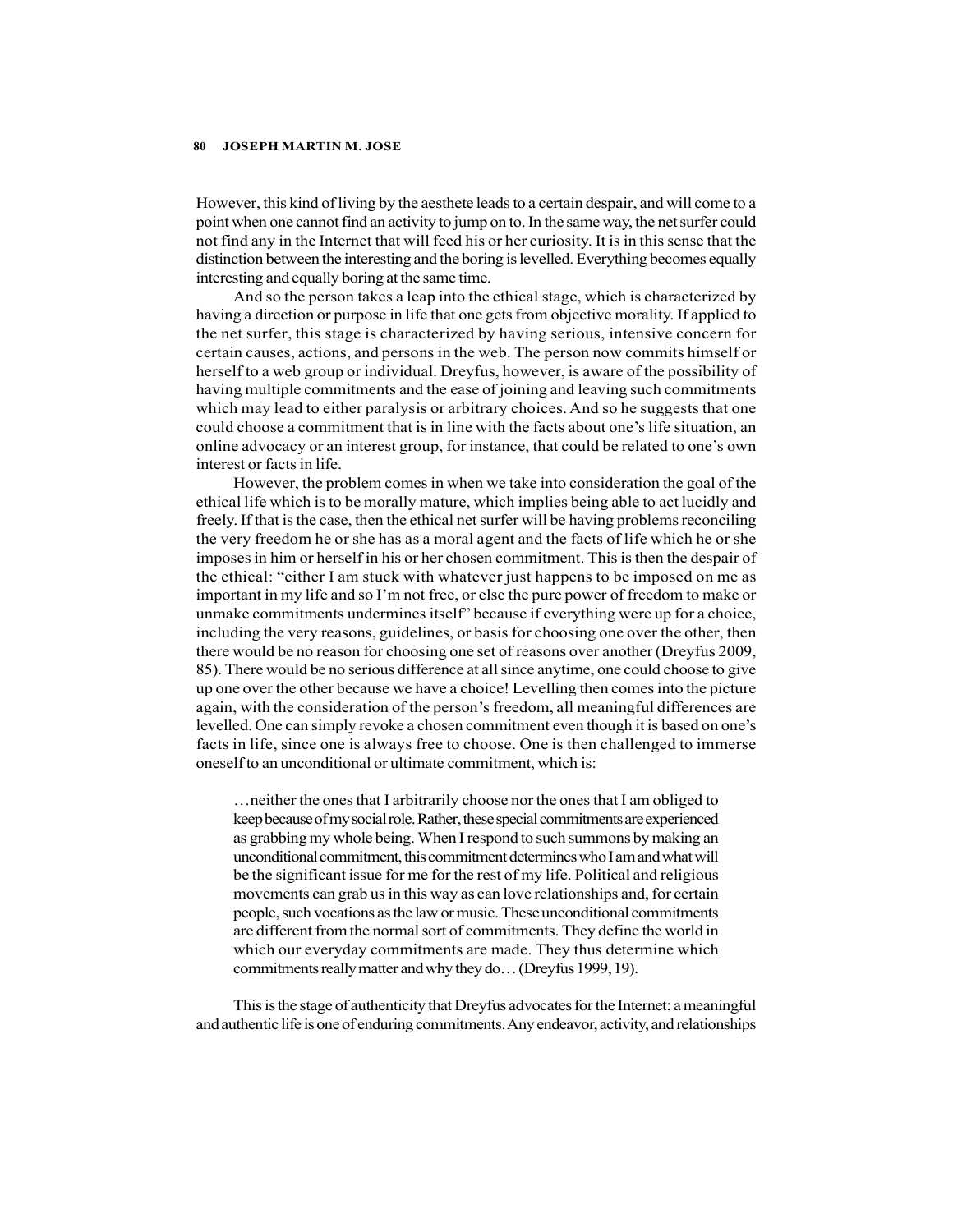that a person immerses in become authentic by the presence of ultimate commitments.

#### Ultimate commitments

Hence, what is essential for a commitment to be ultimate is that it (a) grabs one's whole being ("commitment defines thoroughly one's identity and involves embracing fundamental values that define the trajectory of one's life"), (b) unconditional ("commitment is not itself justified in terms of other considerations that are more fundamental"), and (c) irrevocable (Petrik, Kilybayev, and Shormanbayeva 2014, 277). In the aspect of irrevocability, it seems that, at first, no commitment could really pass this condition since even marriages and religious vows can be revoked and could fail anytime. However, Dreyfus clarifies this by distinguishing choosing to revoke one's commitment versus failing to sustain or achieve one's commitment. The former is that which is not ultimate, while the latter is. The choice to revoke one's marital commitment shows it not being ultimate; while, the breakdown of one's marriage despite doing everything to sustain the commitment is still considered an ultimate one.

Most importantly, ultimate commitments are only possible in the presence of true and real risks which, apparently for him, are what the Internet lacks and undermines. Further, without these risks there can be no true meaning or commitment in the online realm. What the online realm can only give is that it allows people to play and experiment with "notions of identity, commitment, and meaning, without risking the irrevocable consequences that ground real identities and relationships" (Vallor 2015). And finally, Dreyfus (2009, 87-88) believes that "the test as to whether one had acquired an unconditional commitment would come only if one had the passion and courage to transfer what one had learned on the Net to the real world." Hence the condition of embodied presence which can be done in two ways: first, a fully embodied presence where there is no involvement of an online realm in one's relations and, second, the online realm as a supplement, not a replacement, to current embodied relations.

#### Embodied presence

It is important to note that Dreyfus (2009, 4) defines embodied presence as,

...not only our physical body with its front and back, arms and legs, and ability to move around in the world, but also our moods that make things matter to us, our location in a particular context where we have to cope with real things and people, and the many ways we are exposed to disappointment and failure as well as to injury and death…they include all aspects of our finitude and vulnerability.

Meaning to say, embodied presence does not only mean an empirical-physical existence of an embodied person, a mere "being-there"; rather, by embodied presence it includes different aspects such as the involvement of risk, which gives rise to ultimate commitments as well as trust among persons and a sense of responsibility, shared moods, and emotions.

Dean Cocking and Steve Matthews (2001, 227-229) affirm Dreyfus by contending that what the Internet misses are the nonvirtual involuntary aspects of the self, which includes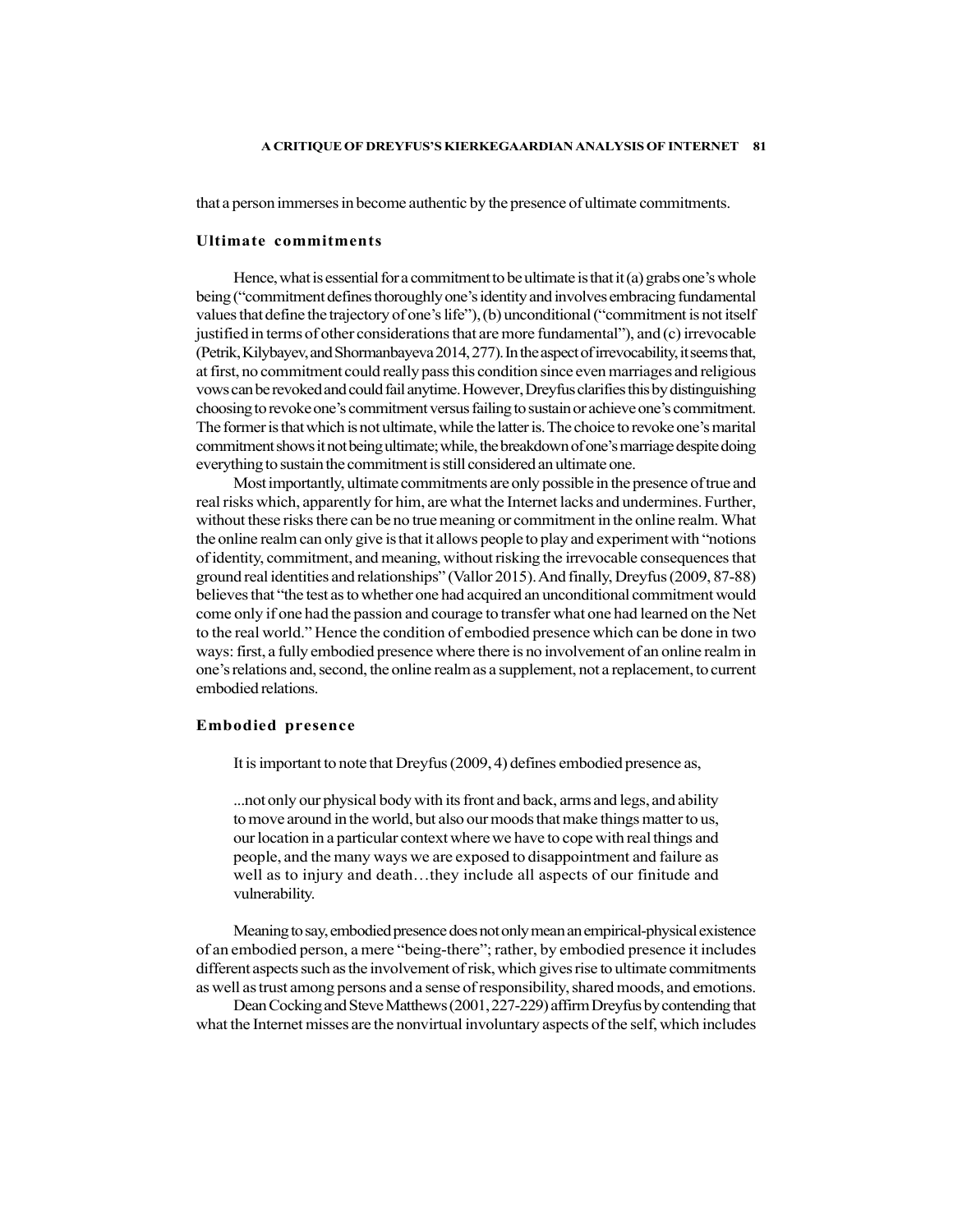physical manifestations of emotions that one might not be aware of, but is obvious to one's friend given a certain context. For example,

I notice, for instance, my friend is anxious in confined spaces, in crowded places, or when her ex-partner is in the room. I notice her excitement or enthusiasm over her team winning the football match, her delight in a delicious meal, or her exuberance in discussion after a few drinks at the bar. Because of such interpretations I will, for example, be more attentive to my anxious friend when her ex-partner enters the room, or try to lighten up the situation with a joke or strategy of distraction or just discreetly get her out of the room. Similarly, I might affectionately tease her about her excitement at the football game, or how lively she gets after a few drinks. I might on the other hand, find myself spurred on by her enthusiasm in such circumstances (Cocking and Matthews 2001, 227).

On the other hand, self-presentation being interpreted virtually are controlled and a product of choice. They are nonspontaneous and noncomplex expressions. Cocking and Matthews (2001) further emphasized that the filtered or sifted presentation and expressions misses out a number of aspects that only an embodied presence could give. Cocking and Matthews (2001, 228) maintains:

Typical features of interaction in the nonvirtual case include such things as rapid-fire half-finished sentences, talking over one another, a complexity of intonation, facial and bodily gestures, and so on…Even if I manage to curb all voluntary behavioural indicators of such things, there are simply too many non-voluntary indicators which no-one we have ever known (qua close friend) could consistently screen out. I will, e.g., smile at the joke or try too hard to not smile, or I'll sweat over those of whom I'm envious or jealous, or engage in frenzied small talk in telling desperation to feign indifference.

### ARGUMENTS AGAINST HUBERT DREYFUS'S CONDITIONS

#### On ultimate commitments

James Petrik, Talgat Kilybayev, and DinaraShormanbayeva (2014, 279-82) argue that Dreyfus (1) "overstates the extent to which anonymity and absence of risk are dominant aspects of the web," meaning there are many instances where people would use the Internet using their own true identities without pretensions, and there are people who would risk their lives for certain commitments, say political ones, as, for example, the case of Malala Yousafzai, a fifteen year-old girl who through blogging, protested against the Taliban regime and who receive death threats to silence her; (2) Dreyfus "understates the respects in which the web can support significant human commitments," meaning there are instances where the Internet can support and complement existing human relationships as well as help establish new ones; (3) "not all deeply meaningful relationships enjoyed by human beings are interpersonal," meaning certain relationships could also be established with the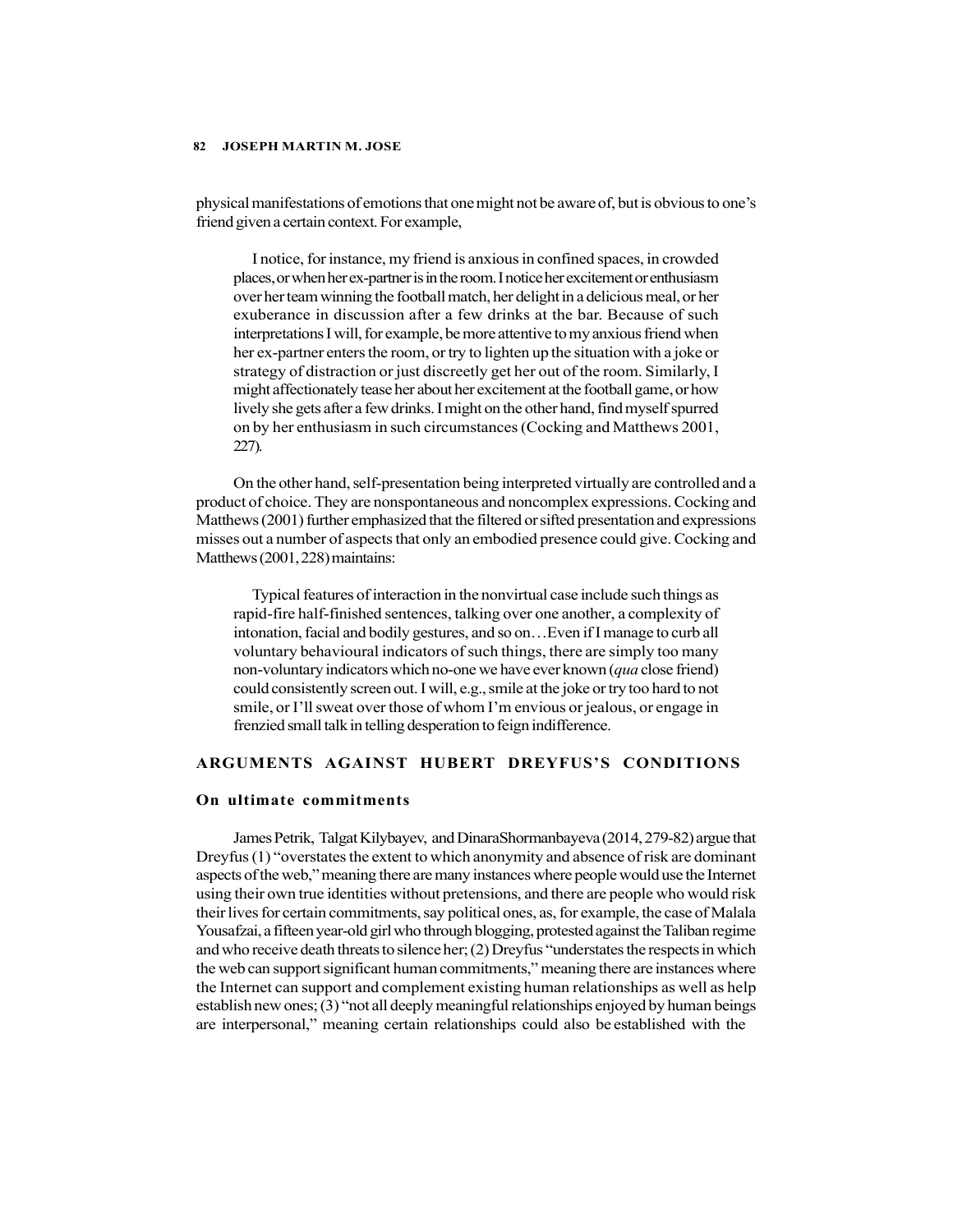environment and with technology itself, which if this is the case, could open the possibility of having authentic relations with virtual people in the Internet as well; (4) Dreyfus's ultimate commitment arises from a false dilemma: it is either "if one's commitments are subject to revision and revocable then they are automatically not ultimate and would not render life meaningful" or "if one's commitments are irrevocable then it is ultimate and will render life meaningful." But does it really follow that if one's commitments are constantly reflected upon, modified, and corrected, would render that particular commitment not ultimate; hence, an inauthentic and meaningless commitment? Further, this dilemma could even lead to extremism where one simply ought to live one's life according to an ultimate commitment or one ought not to live one's life without any commitment at all; and lastly, (5) the abovementioned dilemma is brought about by Dreyfus's confusion of epistemic commitments and practical commitments. The former are commitments that are in no need of further rational justifications as in some foundational beliefs. They do not need reevaluation and critical assessment. On the other hand, the latter are the everyday commitments that one makes that are related to one's practical state of affairs. These can be long-term or short-term and can be revoked anytime. The problem with Dreyfus is that he is conflating the irrevocability and unconditionality of epistemic commitments to that of practical commitments (Petrik, Kilybayev, andShormanbayeva 2014, 281-83).

#### On embodied presence

On the other hand, Adam Briggle (2008) challenges Cocking and Matthews (2001) and Dreyfus. He argues that the Internet is able to filter distractive nonvoluntary interpretations advocated by Cocking and Matthews that may impede the relationship; hence, it becomes more focused. Writing correspondences are more sincere and deliberate since it is a product of self-introspection. Through the use of Internet mediums such as emails, communication becomes a product of constant reflection and composition that a spontaneous embodied interaction may hamper and distract, for example, by being abruptly and unintentionally silenced for being talked over by another person (Standish 2002).

The offline world, in itself, cannot facilitate being truly oneself due to demands, structures, pressures, compromises, and insecurities. Here the online world plays a role as an avenue for authentic self-expression. It breaks the demanding structures restraining self-expression offline. Hence, contrary to Dreyfus, it does not follow that life becomes meaningful in the affirmation of bodily selves, as what Dreyfus's Bodily Determinism claims. There are instances (see Burbules 2002) where an embodied life and relation becomes problematic such as in violence, objectification, abuses, harassment, handicaps, etc. Also, the risk and trust that Dreyfus treats as a positive characteristic of an embodied world are also problematic for there are instances when risks lead to self-destruction and the degradation of trust among persons.

In addition, Nicholas Burbules(2002, 390) finds the dichotomy between "real" versus "false" identities as well as "fully embodied presence" versus "disembodied telepresence" as a false dichotomy. It seems that Dreyfus is imposing an ideal standard which the internet cannot really achieve such as a fully embodied presence and a real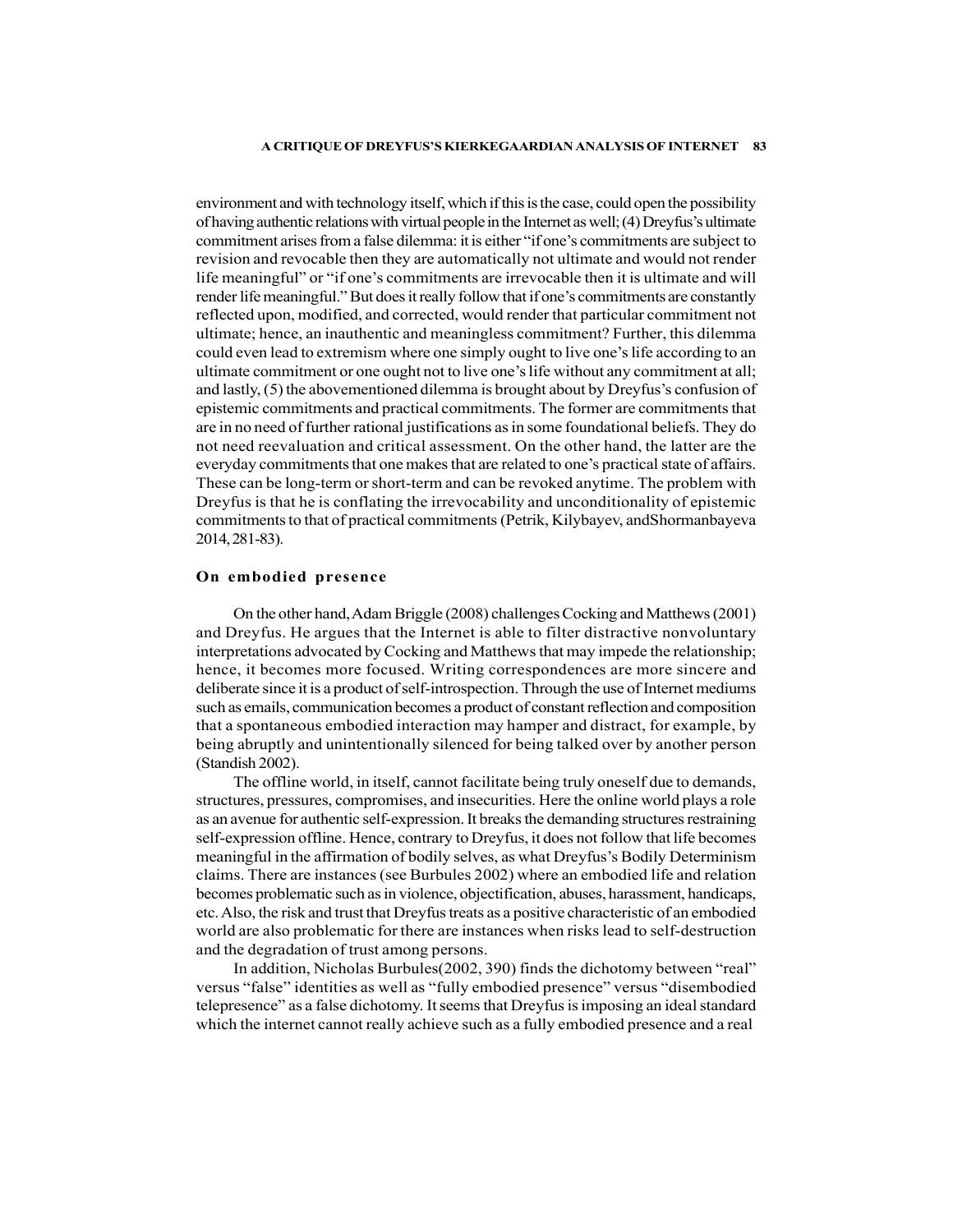self. He further argues that the embodied world and the online world are two different contexts and judging one using the standards of the other would render the analysis problematic.

#### A CRITICAL ANALYSIS OF DREYFUS'S CONDITIONS

I shall now argue for my claim that ultimate commitments and embodied presence are not necessary for the authenticity of online relationships. In arguing for my claim, I find that addressing the argument of Burbules (2002)about "embodied presence" and "disembodied telepresence" is fundamental in resolving the issue at hand. It is because it does not only concern Dreyfus alone but any other philosopher of the Internet, who aims to put forward a certain evaluation of a realm/domain using a standard from another realm/domain, which the former may not really be able to attain. I propose that in evaluating Dreyfus's conditions as well as the arguments against him, we should look into their underlying positions regarding (1) the distinction between human to human online interaction and human to nonhuman online interaction, (2) the continuity or discontinuity of the online relationship and the offline relationship of persons, and (3) the forms of relationships established.

#### Human to human vs. human to nonhuman online interaction

One way of understanding this distinction is by taking a look into the different uses of the Internet. According to Haim Weinberg (2014, 2-3), there are three main uses of the Internet. The first is for information. The Internet is primarily used as a source for data gathering. The second is for transactions. Here the Internet is used for different commercial and business transactions as in e-commerce. For both users (see Bakardjieva 2005, 179),

They were using the Internet to find positive, reliable, scientific, professionally presented information and were more often finding it in the virtual projections of institutions such as online magazines and newspapers…radio and television stations' sites…government sites…news agencies…scientific publications online.... To most of these users, newsgroups and mailing lists had little to offer and respectively, communal forms were questionable in principle.

Hence for these kinds of users, one does not care much of the other aspects of the Internet and could easily give up its existence one's pragmatic purposes end. Lastly, the Internet can be used for interactions. The primary avenues for this kind of use are the different social media and networking sites. One could interact with different people from all over the world, ranging from one's close friends to distant strangers. The primary aim is to build a connection and a relationship. Now, given those three uses, we can say that the first two falls under the human to nonhuman kind of Internet interaction. A human being on the one side simply interacts with mere Internet programs, apps, and software where no human being is involved on the other side. One's interaction with Wikipedia, Google Scholar, virtual games, travel websites, etc., are just some examples.On the other hand, the third use falls under the human to human kind of interaction. A human being using an online medium interacts with another human being on the other side of the medium. One's interactions with one's friends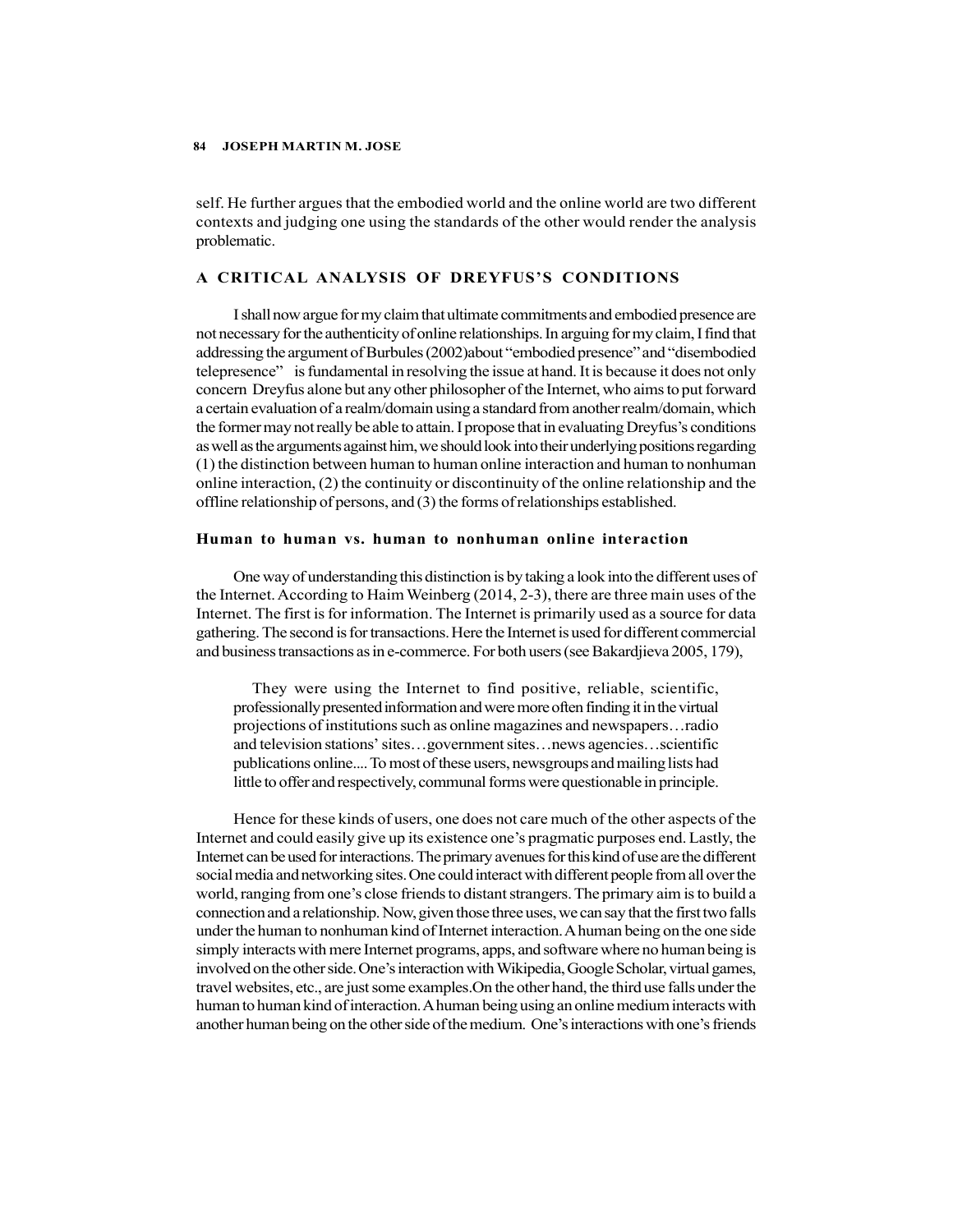using chat, email, or video calling in Facebook, Twitter, etc., are some examples.

It is important to look into this because in any form of criteria/conditions for authenticity that a philosopher purports, there must be a distinction if the criteria/conditions are only applicable to a single self or individual who interacts with a nonhuman material on the

Internet or applies to two or more individuals interacting with one another in a certain online medium. If one's criteria pertain to the former then, one has to be careful not to conflate certain criteria that may be meant only for and are applicable to the latter and vice versa. To illustrate, if the person's intention in using the Internet is only for information and transaction purposes, for mere efficiency and pragmatic uses, then any form of criteria which pertains to a human to human interaction cannot be justifiably used to evaluate this kind of scenario. In the same way, if one's intention of using the Internet is to build connections and relationships, one cannot simply evaluate this using a criterion from a human to nonhuman interaction.

#### Continuity vs. discontinuity of the online and offline realms

Another crucial position that has to be considered is the continuity or discontinuity of the online relation to the offline relation. In order for us to understand this distinction, it would be helpful if we elucidate the two senses of the word "online" or the so-called "virtual." According to Gordon Graham (1999, 153-160), the concept of the virtual could mean "a simulacra of the real" or "a reality in itself." By "simulacra of the real," we mean the virtual implies being as good as the real thing. Formally, "a virtual experience of X is in some important and interesting way closer to the actual experience of X." An example of this would be, having some experience of virtual friendship or virtual romance is in some aspects closer to having a real friendship or romantic relations. It allows one to experience certain happiness and satisfaction that is as good as the real experience, though incomplete and not identical. By a "reality in itself," we mean the virtual is not simply an incomplete copy of the real; but is a separate and distinct reality in and of itself. The virtual is "not a semblance of something else, but an alternative to it—an alternative type of reality with properties both similar and dissimilar to that which it is contrasted" (Graham 1999, 159). In short, it is a new metaphysical entity. Hence, the virtual relationship in friendship or romance is as real as offline friendships and romance.

We can borrow from the above distinction what we mean in our own distinction. The "simulacra" sense of the virtual could be applied in what we mean by the continuity of the online relationship and the offline relationship. We can say that when the two are continuous, one can derive aspects of the online relationship from aspects of the offline relationship and vice-versa, "people bring to them stocks of knowledge and systems of relevance generated throughout their unalterable personal histories and experience" (Bakardjieva 2005, 167). In this sense, there is no gap between the offline realm and the online realm. The online realm is part of the offline realm and vice-versa. "The Net is only one of many ways in which the same people may interact. It is not a separate reality" (Wellman and Gulia 1999,334). Although they may not be completely separate, one should not treat the relation of the two as identical.<sup>1</sup>Both have unique characteristics which the other could not possess.<sup>2</sup> On the other hand, the "reality in itself" sense of the virtual could be applied to what we mean by discontinuity, which simply is the opposite of continuity. The two are totally separate and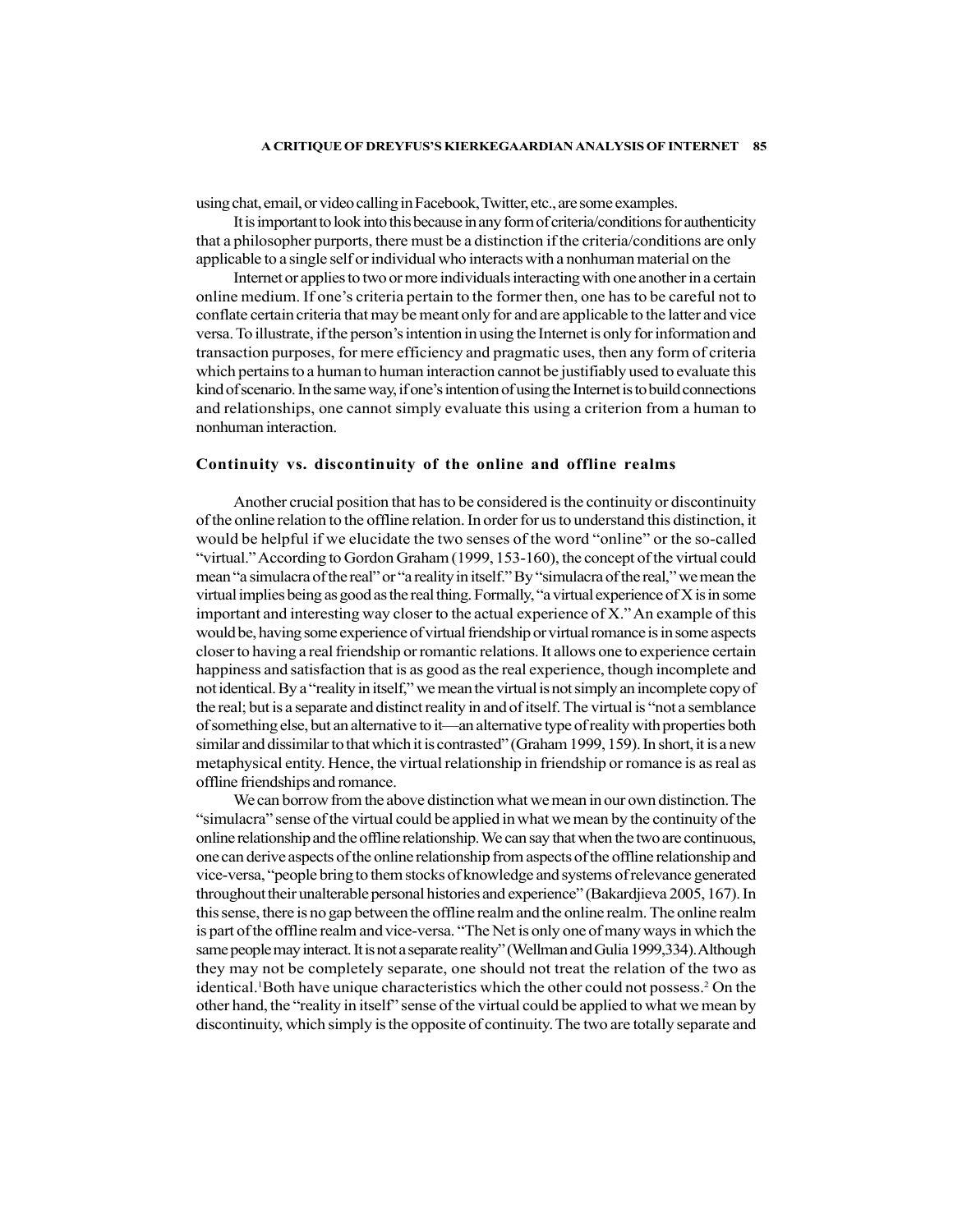distinct metaphysical entities. It is important to look into this because if there is continuity between the online and the offline then it can serve as a viable justification in saying that we can judge online relationships using the standards of the offline realm. While, if there is discontinuity, then the two are indeed totally different contexts and we cannot judge the online realm using the standards of the offline realm.

#### Forms of relationship

By the form of online relationship, I do not simply mean the kind of relationship such as friendship, familial, professional, romantic, etc. In the same way, the kind of social media used is not our concern as well. But what I mean is the mode of how the relationship was established. I find five forms by which online relationships may be established:

- (i) Person A met Person B online and continued their relationship online without meeting offline;
- (ii) Person A met Person B online but continued their relationship offline;
- (ii) Person A met Person B once offline but due to circumstances had to continue their relationship online;
- (iii) Person A has a well-established relationship with Person B offline but due to certain circumstances continued their relationship online; and
- (iv) Person A and Person B simply treat social media as supplement to their established offline relationships.

The five forms above are important if we are to evaluate the conditions given by Dreyfus. For one, all of those are involved in the online realm. If Dreyfus's conditions are not able to take into account one of them, it would render his conditions problematic. Further, if we are able to show that at least one of those forms will reveal the unnecessariness of embodied presence and ultimate commitments, then our claim is correct.

#### The possibilities

When it comes to the first distinction, it has certain implications in our analysis of Dreyfus. For one, the existential conditions of Dreyfus may not be applicable for a human to nonhuman interaction and are only for a human to human interaction online. We can deem his analysis problematic once he imposes these conditions to the former; that is to demand embodied presence and ultimate commitments from a human who is simply interacting with a nonhuman online. Second, it seems that the context by which Dreyfus's aesthetic stage rests on concepts that are leaning towards the information and transactions use of the human to nonhuman interaction such as information gathering and net surfing. Hence, Dreyfus has to take into consideration the intention of the users themselves in engaging on the Internet because, obviously, not everyone has the goal of identifying one's self to the online realm and replacing one's offline reality, contrary to what Dreyfus claims. There are those who simply use the Internet for information and transaction purposes. Hence, if Dreyfus fails to clarify and consider this, his evaluation of the aesthetic net surfer may be wrong in the first place.

For the second and third distinctions, granting that Dreyfus accepts the view that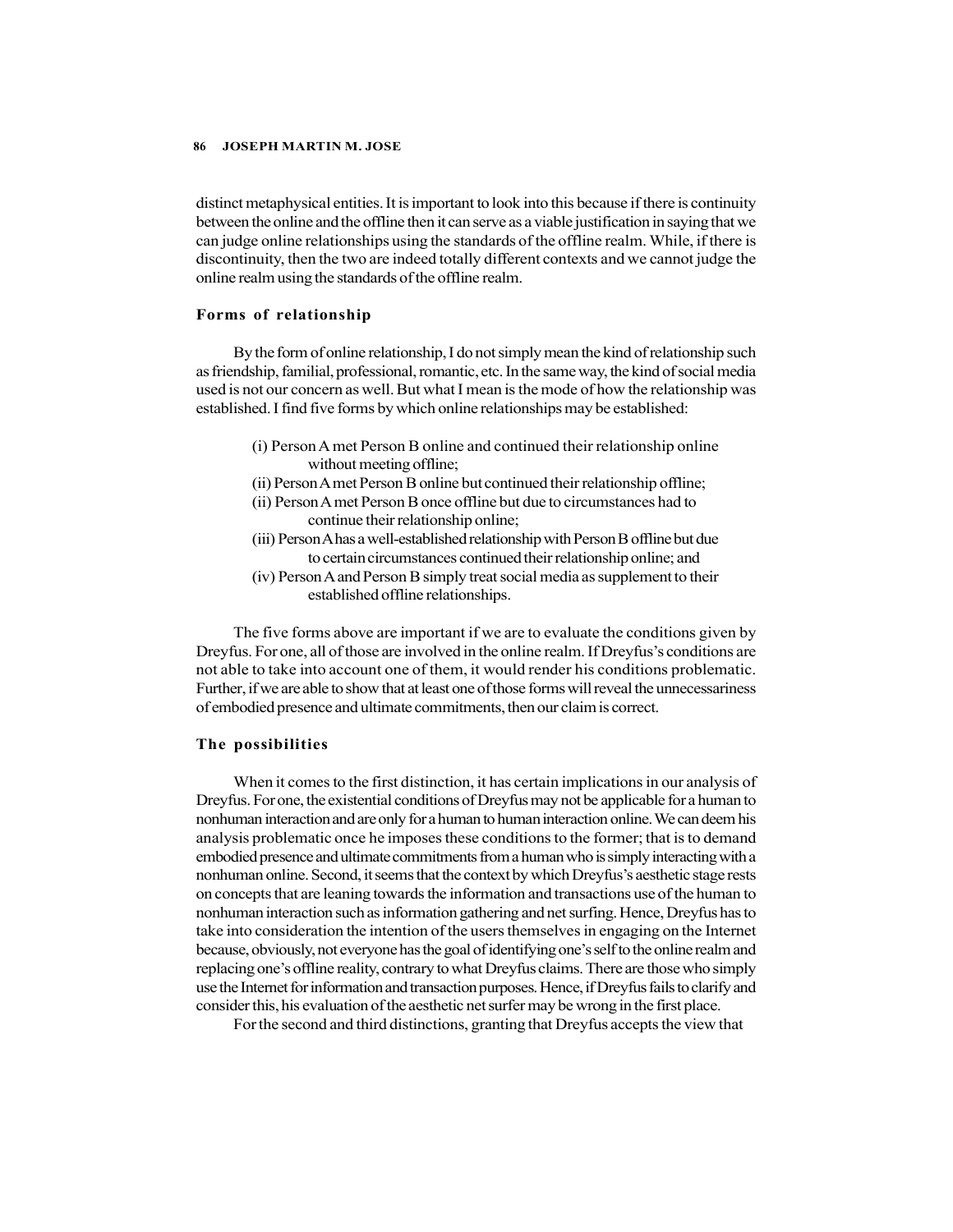there is continuity between offline and online realm, then one can judge the online realm using the standards of the offline, and we should yield the following results:

- (a) form (i) would surely be inauthentic for Dreyfus because it is disembodied;
- (b) form (ii) is possible to be authentic since the relationship will continue to be embodied;
- (c) form (iii) and (iv) would be inauthentic because they opted for a disembodied relation; while
- (d) form  $(v)$  is possible to be authentic, in fact Dreyfus would approve of this.

### Table 1. A Summary of the Possible Implications of Hubert Dreyfus's Position

| (a) form (i) would surely be inauthentic for Dreyfus because it is disembodied;                                                                                              |                        |                                                           |  |
|------------------------------------------------------------------------------------------------------------------------------------------------------------------------------|------------------------|-----------------------------------------------------------|--|
| (b) form (ii) is possible to be authentic since the relationship will continue to be                                                                                         |                        |                                                           |  |
| embodied;                                                                                                                                                                    |                        |                                                           |  |
| (c) form (iii) and (iv) would be inauthentic because they opted for a disembodied<br>relation; while                                                                         |                        |                                                           |  |
| (d) form $(v)$ is possible to be authentic, in fact Dreyfus would approve of this.                                                                                           |                        |                                                           |  |
| Now if we grant that Dreyfus accepts the view of discontinuity, then he would succumb to                                                                                     |                        |                                                           |  |
| e objection, where Dreyfus seems to be unfair in imposing a standard which the online realm                                                                                  |                        |                                                           |  |
| elf could not attain. By accepting the discontinuity, he also has to accept that it is plausible to                                                                          |                        |                                                           |  |
| ake a separate criteria for authenticity for online and offline realm. Hence, forms (i), (iii), and (iv)                                                                     |                        |                                                           |  |
| e possible to be authentic even without the embodied presence at all. While, forms (ii) and (v)                                                                              |                        |                                                           |  |
|                                                                                                                                                                              |                        |                                                           |  |
|                                                                                                                                                                              |                        |                                                           |  |
| e possible to be authentic no matter which view of continuity or discontinuity he accepts                                                                                    |                        |                                                           |  |
| cause of the presence of embodiment. <sup>3</sup> Table 1 below summarizes the possibilities:                                                                                |                        |                                                           |  |
|                                                                                                                                                                              |                        |                                                           |  |
| Table 1. A Summary of the Possible Implications of Hubert<br><b>Dreyfus's Position</b>                                                                                       |                        |                                                           |  |
|                                                                                                                                                                              |                        |                                                           |  |
|                                                                                                                                                                              | <b>Continuity View</b> | <b>Discontinuity View</b>                                 |  |
| (i) You met online and stayed online                                                                                                                                         | <b>INAUTHENTIC</b>     | Plausible to make a separate<br>criteria for authenticity |  |
| (ii) You met online and continued offline                                                                                                                                    | <b>AUTHENTIC</b>       | <b>AUTHENTIC</b>                                          |  |
| (iii) You met once offline and continued<br>online                                                                                                                           | <b>INAUTHENTIC</b>     | Plausible to make a separate<br>criteria for authenticity |  |
| (iv) You have a well-established offline<br>relationship but opted to stay online                                                                                            | <b>INAUTHENTIC</b>     | Plausible to make a separate<br>criteria for authenticity |  |
| (v) Online media as mere supplement                                                                                                                                          | <b>AUTHENTIC</b>       | <b>AUTHENTIC</b>                                          |  |
| nalysis                                                                                                                                                                      |                        |                                                           |  |
|                                                                                                                                                                              |                        |                                                           |  |
| Now that we have laid out the possibilities, what is indeed Dreyfus's position? When<br>comes to the distinction between the human to human versus human to non-human online |                        |                                                           |  |

#### Analysis

 Now that we have laid out the possibilities, what is indeed Dreyfus's position? When it comes to the distinction between the human to human versus human to non-human online interactions, it is very obvious that his position in the ethical and religious stage is leaning towards the human to human kind of online interaction. In the ethical stage, the person commits oneself to some sort of endeavor, causes, groups, and individuals that he or she finds congruent with one's facts about life, interests, and situation. This stage is where the person engages in some serious and intensive engagements. An example of this can be found in one of the case studies conducted by Bakardjieva (2005) on virtual togetherness. Patrick and Myra, a young couple would engage themselves in a newsgroup that shares their own Albanian identity that deals with highly controversial socio-political issues and topics that are not simply for mere information resource, prattle, or chatting, but as a space for serious intellectual sociability and alliance building. According to them, "we started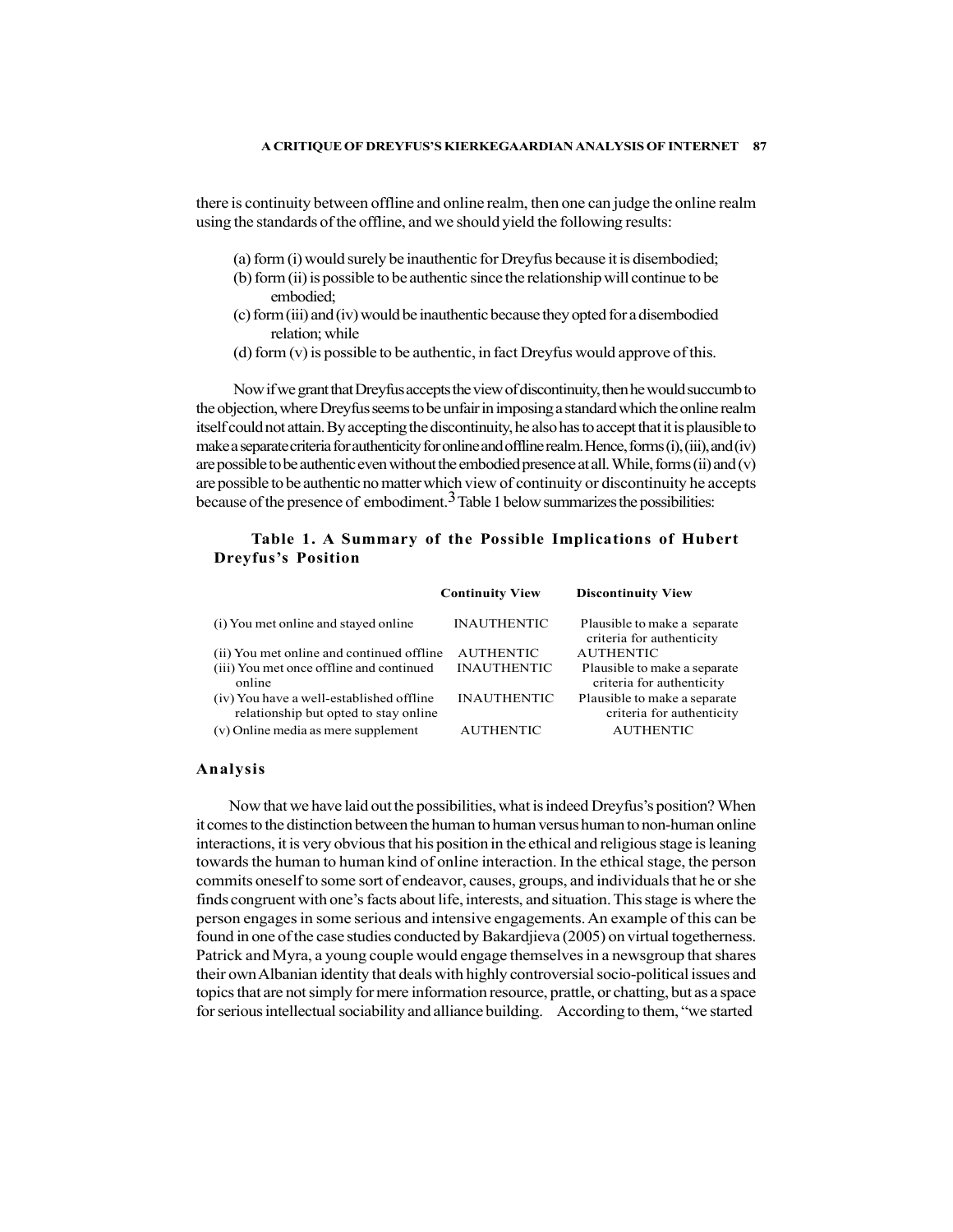talking about serious politics…Albanian, Eastern European. We were talking—long, long, long messages – political analysis, how this or that could be. No jokes, no stupidities like oh, I find you attractive, nothing like that" (Bakardjieva 2005, 172).

Surely, all of these involve another human on the other side of the online medium to which one will interact to in order to actualize the online advocacy for instance. The only difference of this with the religious stage is that, commitments done at this stage are still revocable; hence, conditional. Also, there is a lack of response to the challenge of embodied presence and risks. One can still commit to an online advocacy even without meeting the other people offline as in the case of Myra and Patrick. On the other hand, commitments on the religious stage are characterized as ultimate, and the person is challenged to transfer his or her learnings, realizations, and the online relation established to something offline or embodied. Hence, at this point we could say that Dreyfus is justified in analyzing the ethical and religious stage in the light of existential standards/conditions derived from a human to human interaction: embodied presence and ultimate commitments.

What is crucial, however, is his analysis of the aesthetic stage. On the one hand, it seems that the kind of interaction that an aesthete in the online world engages in is in the human to nonhuman kind. Dreyfus (2009, 80-81)himself admitted that "information gathering" is the way of life characterized by an endless curiosity, "visiting the latest hot spots" and websites. Yet on the other hand, there is also some sense of human to human online interaction as in claiming that people who engage and jump from one blog, chatroom, forum to another endlessly and carelessly without any commitment also characterizes the aesthetic net surfer. This obvious dichotomy is laudable in his analysis.

However, what is problematic is his analysis per se. First, if the sole intention of the aesthetic net surfer is endless information gathering and is simply curious on a number of websites, applications, soft wares, etc., then one could ask if there is really something existentially wrong in that kind of activity? Some cases that may further illustrate this point (although there already involves some human on the other side of the medium, still the intention is simply for pragmatic/rational purposes), include Martha, a mother to a son who has Attention Deficit Disorder, who would go online to talk to people from different parts of the world to consult about the disorder. There is this thing called ADD forum which provides instant and useful information. According to her, "It wasn't chatting to meet people and get to know people. It was chatting about ideas and exchanging information" (Bakardjieva 2005, 170). In the same way with John, who involves himself with a mailing list called SkyTraveler's Digest where he could consult motor glider hobbyists like him whenever problems arise on technical aspects of equipment. Once a problem is solved the interpersonal communication fades. According to him (see Bakardjieva 2005, 171):

We don't normally communicate socially—how are you, what's the weather…. It's usually when a technical question comes up. After that question is solved, we may talk a little bit about how old we are, what we did. But once the problem is solved this fades away.

As we can observe, the context by which Dreyfus analyzes the aesthetic stage is grounded on something that involves a human to human interaction; that is why in the latter part of his analysis one can sense elements of commitments and embodied presence. But in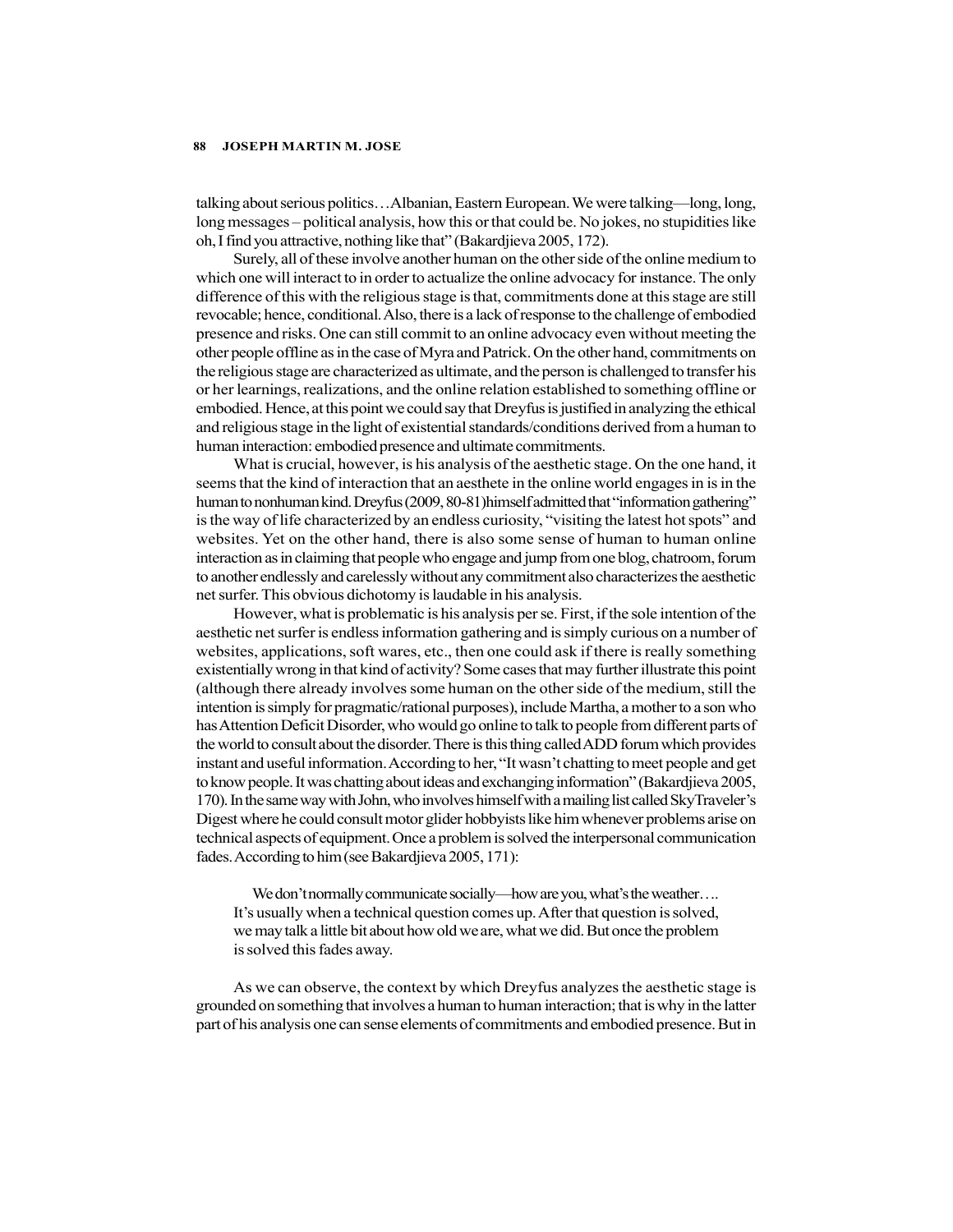the cases above, the person is simply engaging for pragmatic purposes and has no existential import at all. It seems that he is judging a human to nonhuman online interaction using a framework from a human to human online interaction. Indeed, Dreyfus can be justified in analyzing the aesthete who engages in blogs, chatrooms, etc., using a framework grounded on human to human interaction, since it involves two or more humans in the online medium. But then again the question on the purpose of those users comes in. We cannot simply assume that all of those users will ground his or her existence solely on this stage. Some simply engage in those activities as mere pastime, or for experimental purposes as Dreyfus himself admitted. A case in point is Sandy's involvement in particular chatrooms where her primary purpose of involvement is simply for meeting new people and having a goodtime. According to Sandy (see Bakardjieva 2005, 174-75):

I was drawn to the rooms that were like the parent zone, health zone and things like that, just general interest…. I would talk to people in there and then I met this guy who lives in Ontario and his wife and they had a room called the Fun Factory. It was about 10 of us. We just hang out there, we went in there and just chatted about life. All kind of fun things – we goofed around, told jokes, stories, whatever. The same ten people…. In the room it was mostly goofing around, telling cracking jokes. And also there was always stuff going on in the background in private conversations and then you'd have the public room. And often you would have three or four private conversations going at the same time as the room.

None of those people and Sandy admitted that they would spend the rest of their lives in this kind of existence. Hence, one cannot simply generalize that the aesthetic net-surfer's activity will be the be all and end all of his or her online existence as Dreyfus would claim.

On the other hand, when it comes to the distinction on continuity versus discontinuity as well as the forms of relationship, in his appropriation of the Kierkegaardian modes of existence, Dreyfus treats the aesthetic stage online as no continuity at all with the offline realm which leads the person to simply be experimental, curious, and jump from one online relation to another without worrying about the offline self and relationships. Dreyfus treats chatrooms and blogs as examples and would fall under form (i) only. Now if this is the case, then Dreyfus is wrong in treating the aesthetic stage as simply inauthentic, since he accepts that at this stage there is a discontinuity between the offline and online; hence, there can be a separate criteria for online authenticity. It is plausible that given another set of criteria, the online realm at this stage could be authentic.

Dreyfus's position then changes at the ethical stage; he now treats persons and relationships online as having continuity with the offline realm. It is because commitments to persons and groups are a product of aspects that are indeed relevant to facts about one's life-situation in the offline world. Hence, at this stage form (i) simply becomes a starting point of building relationships but cannot remain at that, and hence he treats it as inauthentic. His ethical stage is possible to be best exemplified by forms  $(ii)$  and  $(v)$  where the online realm is transformed into an offline one. A concrete case that will illustrate this is that of Theodore. Compared to those of Patrick and Myra earlier where their serious engagements remained online, Theodore did not. Their online political discussion went beyond the online and started to organize an actual collective action going beyond mere discussions and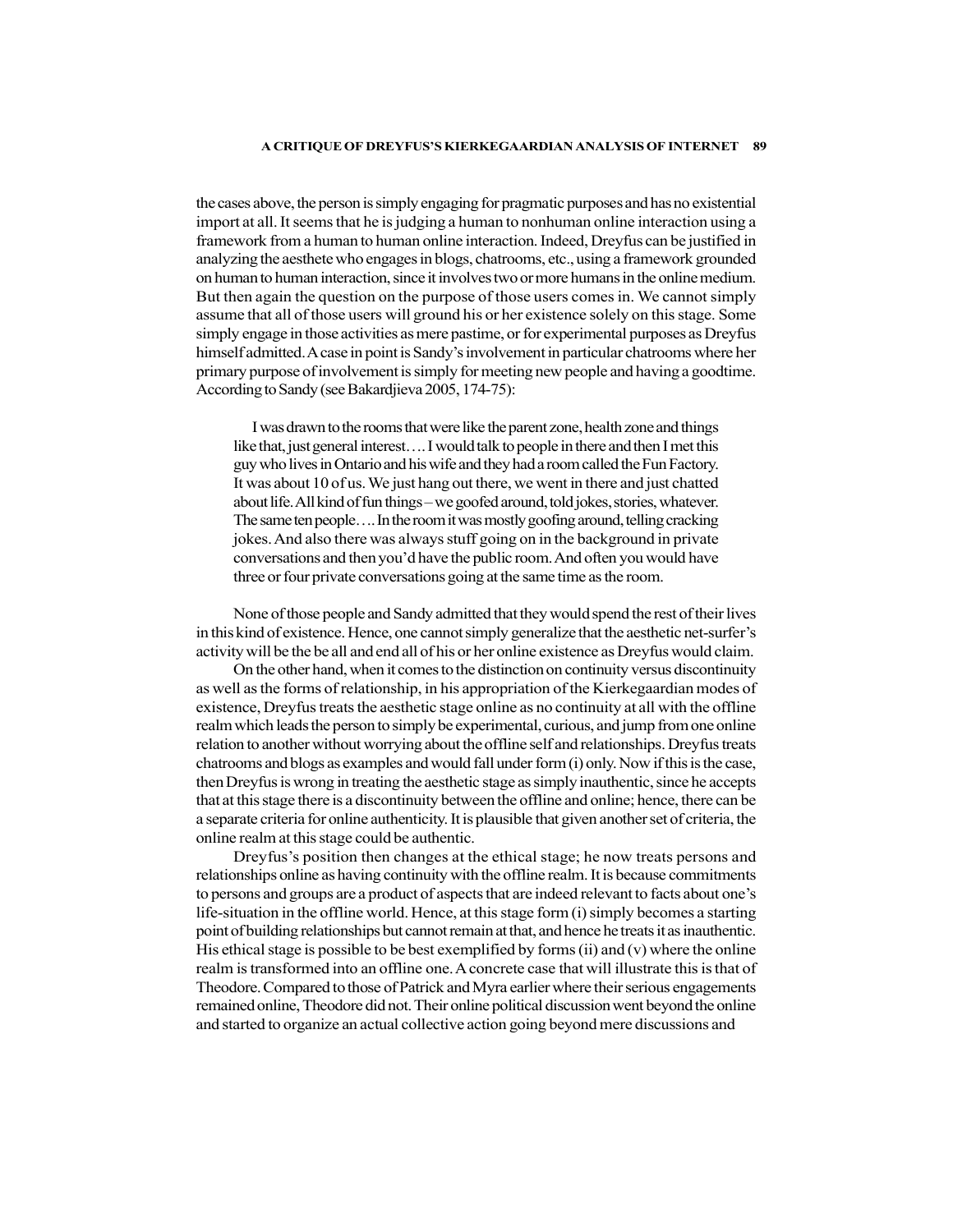sense-making of events/issues. According to him, "individuals on the list started talking about this thing and said we should do something about it and so started as a virtual organization and it transformed itself…" (Bakardjieva 2005, 173). It transformed itself into an embodied common cause for Ethiopian refugees around the world. On the other hand, forms (iii) and (iv) would be inauthentic for Dreyfus because the relation simply continued and is replaced online.

Finally, Dreyfus treats the religious stage as a stage of continuity between online and offline, since this is the stage of ultimate commitments which would involve one's whole life and being. At this stage, form (i) is totally unacceptable and inauthentic for Dreyfus, while forms (ii) and (v) are possible to be authentic. While forms (iii) and (iv) would still be inauthentic because they continued online.

#### The Case of Forms (i), (iii), and (iv)

As one may notice, there is something peculiar in treating forms (i), (iii) and (iv) as inauthentic just because of the absence of embodied presence as they continue their relationship online. The difference of form  $(i)$  from forms  $(iii)$  and  $(iv)$  is that the relationship began and remained online, while forms (iii) and (iv) began offline and then continued online. The only difference of forms (iii) and (iv) is the time period of the offline realm. For form (iii) met once, while form (iv) has a well-established offline relationship. What is interesting here is form (i) since this is what Dreyfus is totally against and if we are able to show that it is possible for it to be authentic even in some aspects, then we can conclude that Dreyfus is wrong. Another interesting case is form (iv) because it already involves a long time, well-established offline relationship and it would be crucial on how Dreyfus would evaluate this since there is a danger for him to take for granted this well-established relation in saying that it becomes inauthentic just because it continued online. Now, form (iii) could be set-aside since this case does not happen often as much as forms (i) and (iv) does.

 Let us show a concrete case to illustrate. A good case to illustrate form (i) is the case of Ellen who was diagnosed with a rare chronic disease that caused her to be immobile and homebound. Her primary intention of going online is for a support group that will provide valuable information about her situation and a loving help for the misery that she is experiencing. According to Ellen (see Bakardjieva 2005, 177):

...to discover that thousands of people are going through exactly the same incredible experience and nobody in their family understands, their husbands and wives don't understand, the doctor doesn't believe them and they have this terrible difficulty functioning. And yet, there is this tremendously strong community of people who have never met and probably will never meet but who are so loyal to each other and have such as strong support because it is a lifeline for all of us.

Ellen further describes her online group with "loyalty, high tolerance for 'dumping,' safety, family-like atmosphere, compassion" that has concrete effects on her, such as regaining "a lot of confidence, getting my life in proportion again, getting my sense of self,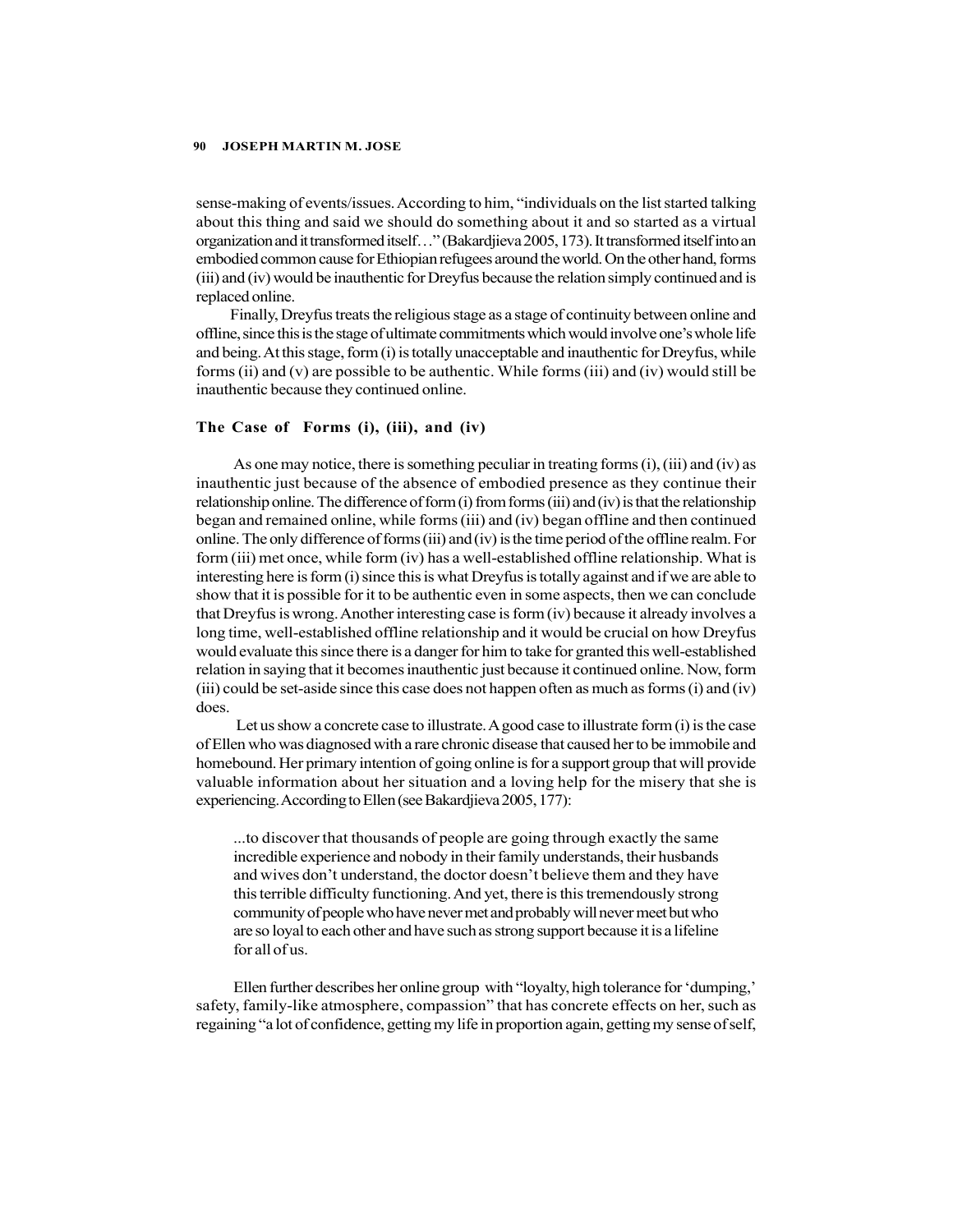feeling much less a failure." Lastly, she considers the information that she gets with this group as more of a dynamic learning experience rather than a static prescription given by doctors. As Ellen (see Bakardjieva 2005, 177) continues:

I learnt so much from these people who had had the disease for years. I had tried to get hold of some medical information. But getting online is different because there, for the first time, you get information from people who have trodden this path already!

Now in the context of Dreyfus's conditions, surely he would not approve of this kind of relationship because everything just happened in an online realm. Further, the way he defines ultimate commitments would not allow for this kind of online interaction. In fact, none of its members actually made any commitment at all, as compared to the cases of Patrick, Myra, and Theodore above. What they created is simply a relatively stable support group communicating regularly and responsible for the welfare of each members. But we may ask, can this scenario automatically be deemed as inauthentic, as Dreyfus would have evaluated it? While it is true that there were none of those ultimate commitments and embodied presence that Dreyfus would demand, can we automatically treat the sense of understanding, support, loyalty, compassion, sharing, and learning that constitute their online community as inauthentic? Hence, such online community must be left behind if they want to make their actual embodied lives meaningful?Note that it is the very problematic situation of their embodied lives that motivated those individuals to create new meaning, and experience loving support from an online realm. Despite their diversities in religion, profession, nationality, and families, they were able to enter into a shared and dialogical space. It seems that Dreyfus is missing the other side of this online reality which does not constitute the failure of his aesthetic and ethical net surfer.

For form (iv), suppose that a single parent, who is a breadwinner, and has a very close and well-established relationship with his or her children, due to financial problems has to go abroad to work. From then on, the only form of communication where they can share their thoughts, experiences, and emotions is through video calling. Again, Dreyfus would treat this kind of relationship as inauthentic because of the absence of embodied presence. The only difference is that there is already a wellestablished relationship, and that there is no obvious ultimate commitment involved. But the question is, would this make the parent-children relationship automatically inauthentic? It seems that Dreyfus would be neglecting the well-established and authentic relationship of the parent and the children before they went into a "videocalling-relationship." By Dreyfus's evaluation, he would treat any immigrant who would interact with their family through video calling as simply inauthentic. I think he has to consider the possibility of authenticity being transferred from a well-established relationship offline to an online one.

There are obviously authentic well-established relationships that do not involve ultimate commitments. Obvious examples are school and organization work. Indeed commitment is integral to its success but it does not have to be ultimate to say that we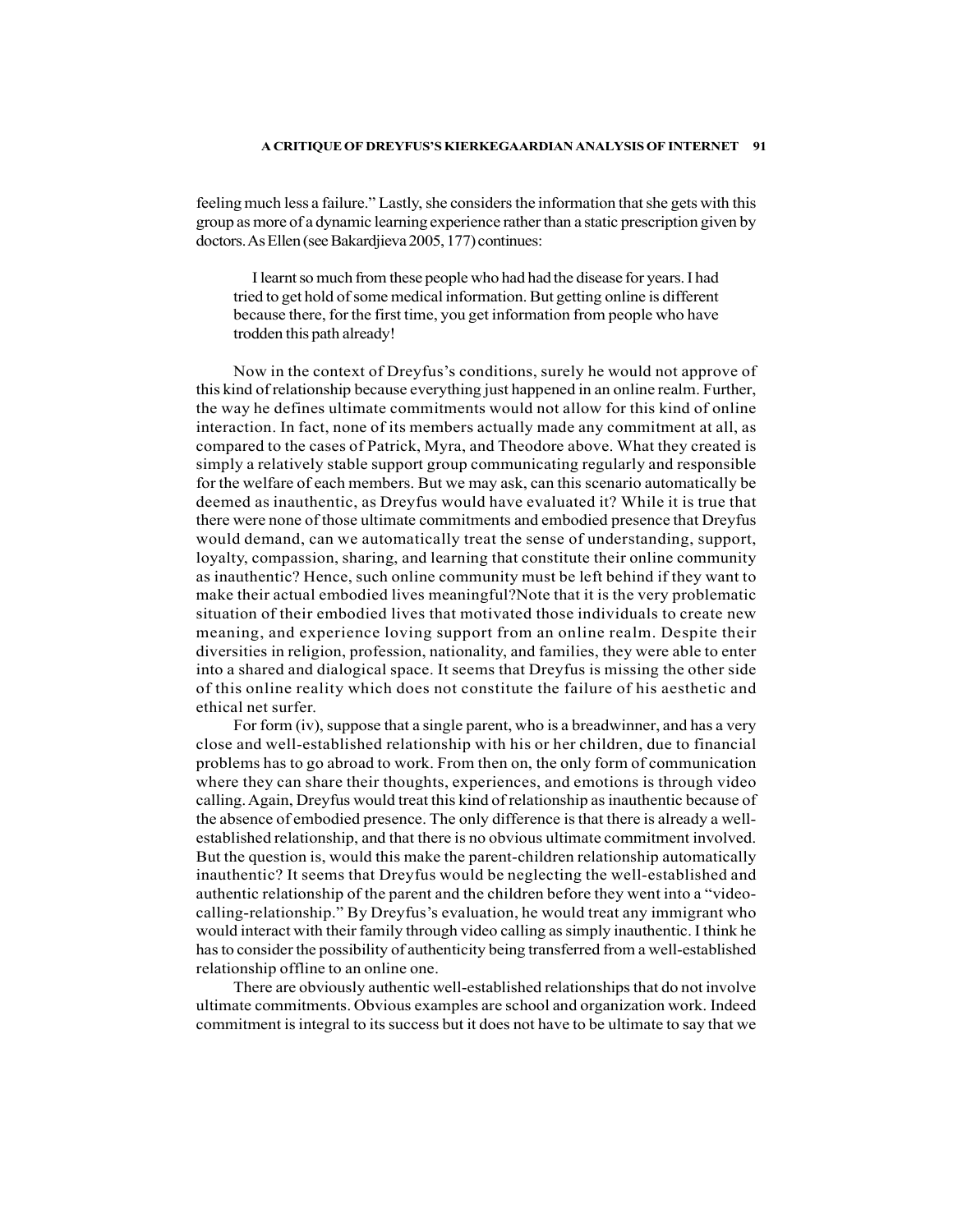have a good and fulfilling relationship. Young romantic relationships could count as well. There may be no ultimate commitments yet, but could we treat their relationship as already inauthentic? In addition, is not that the possibility of revoking one's commitment as a product of a close scrutiny and reflection, a contribution to authenticity? What if in staying to a certain commitment would lead to the destruction of the self and others, would this not lead to inauthenticity?

### Possible Objections to this critique

One possible objection to this paper pertains to the distinction between the continuity and discontinuity of online and offline relationships. Why, for instance, did I deal with continuity and discontinuity and not the philosophical issue of identity which has been a traditional debate and a new one with respect to online identity. My reply is that I find the issues of identity to rest on premises of continuity or discontinuity of online and offline realms. Hence, if I am able to settle certain aspects of the continuity or discontinuity, say,by demonstrating that the fundamental concepts of identity rests on continuity or discontinuity and vice-versa, then in one way or another I have settled some aspects and issues regarding online identity. Moreover, nothing will change on the possibilities that we have laid out earlier if I utilize online identity as the framework.

Another possible objection to this paper is in claiming that a separate criteria for authenticity is possible in an online realm. Given discontinuity, then a possible implication is to commit to the position of having a scenario where one's relationship is inauthentic offline while authentic online, and vice-versa. This, however, can be counter-intuitive on how human relationships are and should be in the first place, which renders the scenario inauthentic. My reply consists in clarifying that though there can be a separate criteria for authenticity of online relationships, it does not mean that the online relationship shall be totally isolated from the offline one. It is the criteria that are separate, but the two realms cannot be separated at all because we cannot deny that human existence is basically embodied. Embodied humanity exists even without the online realm. For the scenario to be authentic, the fruits of one's authentic online relationship should have positive and changing effects into one's own embodied relationship, and vice versa. One should be able to transfer the authenticity online into one's embodied relations, and vice versa. That I shall regard as one of the measures for the authenticity of an offline-online scenario. that I find the issues of identity to rest on premises of continuity or discontinuity of online and offline realms. Hence, if I am able to settle certain aspects of the continuity or oliscontinuity, say,by demonstrating th is to commit to the position of having a scenario where one's relationship is inauthentic<br>offline while authentic online, and vice-versa. This, however, can be counter-intuitive on<br>how human relationships are and should b

From the foregoing discussion, I have demonstrated that, indeed, Dreyfus's conditions of embodied presence and ultimate commitments are not necessary for the authenticity of online relationships. In at least two cases, in forms (i) and (iv), we have shown that we can have an authentic relationship online even without the embodied presence and ultimate commitments.

1. It is important to note that this is different from the issue of personal identity. In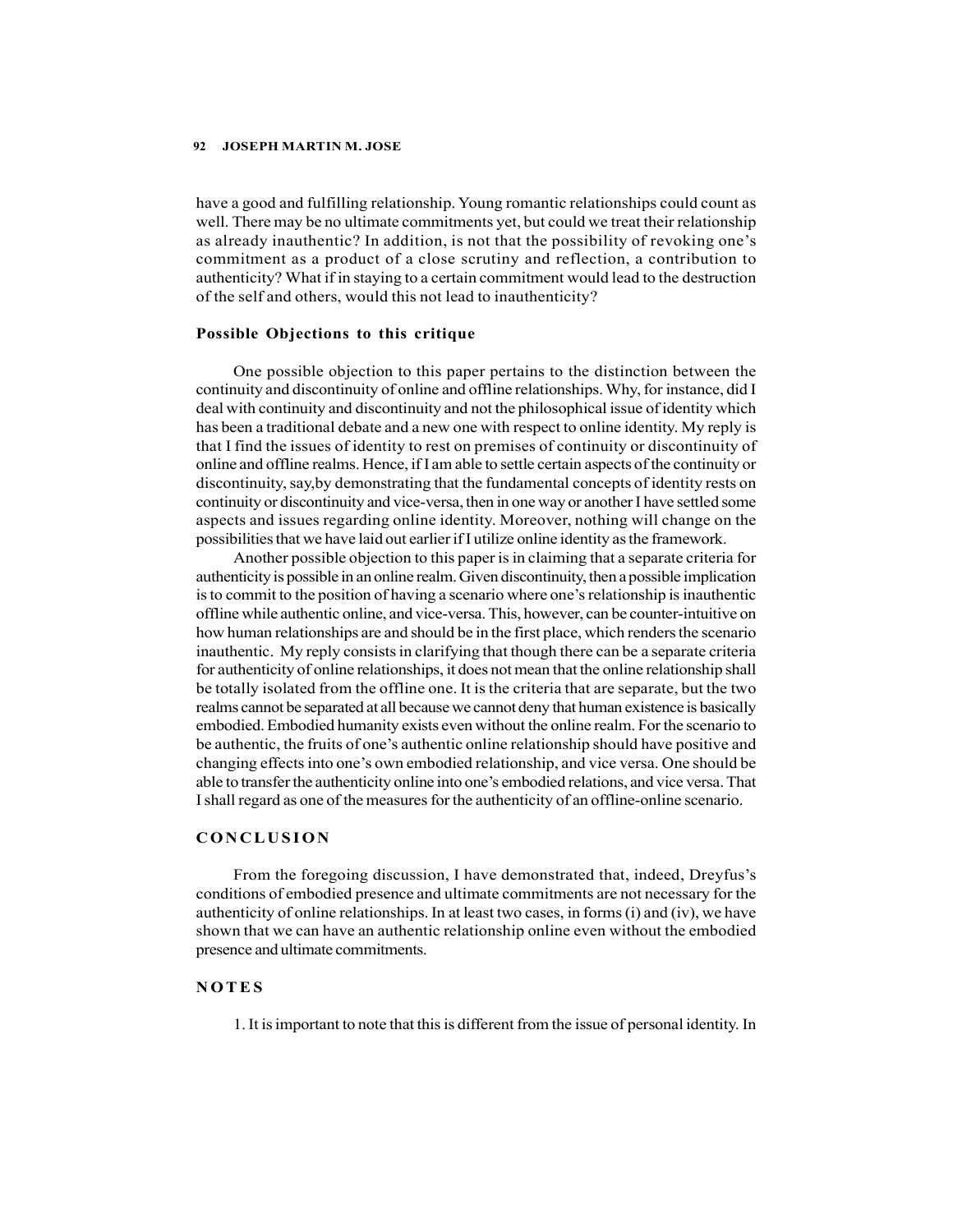personal identity, one is looking for something that which one could identify oneself with given the changes (emotional, physical, psychological, etc.) brought about by time. If applied to social media, one could ask if the online self is the same with the offline self. If the answer is positive; then, we could identify our online self with our offline self. But in our case, we are not asking if they are one and the same, we are simply inquiring if some aspects of the offline and the online are continuous.

2. Another way of understanding the continuity of the offline and online realms is by borrowing some ideas from the philosophy of mind, specifically those of property dualism or realist physicalism. Property dualism claims that mental states are higher-level physical states. Mental states are simply physical substances that have a property of being immaterial. Mental states and physical states are not distinct substances. Mental states are physical states but of a higher-level due to the interaction of lower-level physical states such as the body or the brain. In applying these ideas to our discussion, the online realm is simply the extension of the offline realm with the former having the property of being online/virtual. The online realm is a higher-level kind of an offline realm, but the two are not distinct or separate entities. spplied to social media, one could ask if the online self is the same with the offline self. If the answer is positive; then, we could dentify our online self is the same with the offline self. If the answer is positive; t

3. Note that in our analysis above, I used the phrase "possible to be authentic" because Dreyfus himself is not saying that a relationship becomes automatically authentic when it is embodied; more so, because ultimate commitments might not be present, among others. What he is simply saying is that in so far as his Kierkegaardian analysis is concerned, it is only in an embodied relation where authenticity resides.

- Bakardjieva, Maria. 2005. Internet society: The internet in everyday life. London: Sage Publications.
- Briggle, Adam. 2008. Real friends: How the internet can foster friendship. Ethics and Information Technology 35 (1).
- Brunskill, David. 2014. The dangers of social media for the psyche. The Journal of Current

Issues in Media and Telecommunications 6 (4).

- Burbules, Nicholas. 2002. Like a version: Playing with online identities. Educational Philosophy and Theory 34 (4).
- Cocking, Dean and Steve Matthews. 2001. Unreal friends. Ethics and Information Technology 2 (4).
- Dreyfus, Hubert. 1999. Anonymity versus commitment: The dangers of education on the internet. Ethics and Information Technology 1.

. 2009. On the internet. 2nd ed.New York: Routledge.

- Elder, Alexis. 2014. Excellent online friendships: An Aristotelian defense of social media. Ethics and Information Technology 16 (4).
- Froding, Barbro and Martin Peterson. 2012. Why virtual friendship is no genuine friendship. Ethics and Information Technology14 (3).

Graham, Gordon. 1999. The internet: A philosophical inquiry. New York: Routledge.

Halpin, Harry andAlezandre Monnin. 2014. Toward a philosophy of the web: Foundations